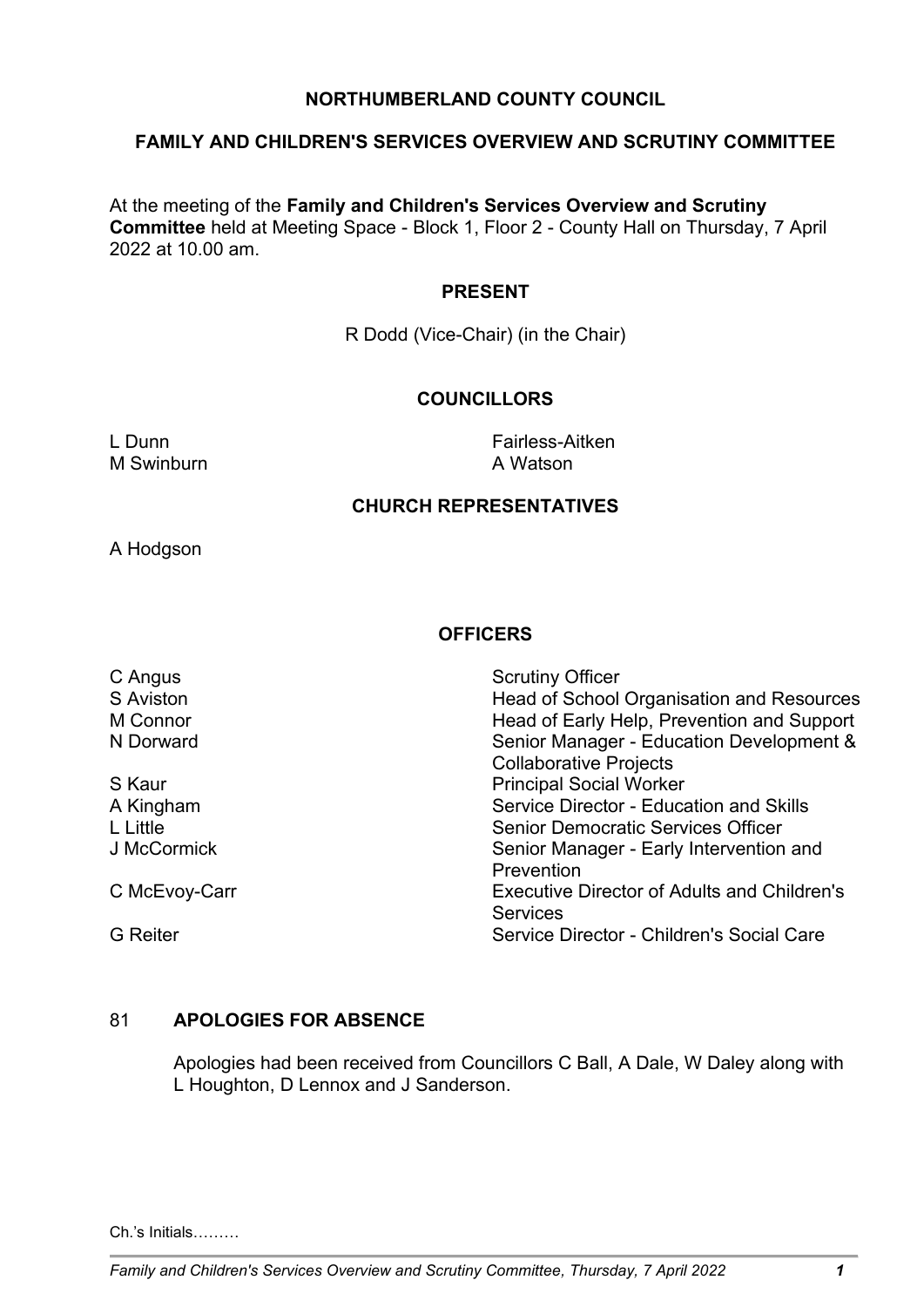# 82 **FORWARD PLAN OF KEY DECISIONS**

The Forward Plan of Cabinet decisions for April to July 2022 had been shared with Members for information. The Scrutiny Officer advised that there was to be an additional Cabinet on 26 April to consider the outline case for Astley High School and Whytrig Middle School, with pre-scrutiny at an additional meeting of this Committee on 21 April 2022.

**RESOLVED** that the information be noted.

## 83 **BERWICK PARTNERSHIP ORGANISATION**

The report for Cabinet set out the findings of the meetings that had taken place with schools in the Berwick Partnership since April 2021 to discuss the organisation issues facing the partnership and to identify potential models of organisation that could address those issues. The results of an informal survey with parents and the wider community in the area served by Berwick Partnership were also included the report.

Cabinet were also being asked to permit a first stage informal consultation with wider stakeholders in the area served by Berwick Partnership schools to establish whether any models of organisation that might be brought forward at a later date for consultation should consist of only 3 tier models of organisation or include 3 tier and 2 tier (primary/secondary) models of education. Other key areas such as Special Educational Needs, post 16 and early years provision would also be included as part of the first stage of wider phase of consultation.

C McEvoy-Carr advised that a significant investment was being made in order to provide sustainable education for the future and a significant amount of work had already been undertaken to get to this stage. This was a once in a lifetime opportunity to influence the education system in Berwick and the Council wished to understand what the community wanted and what would be in the best interests of children in the area. S Aviston provided a comprehensive introduction to the report with the aid of a power point presentation. Councillor Renner-Thompson, Cabinet Member and Councillor for Bamburgh which was within the Berwick Partnership advised that the process had first commenced in 2019 looking at Berwick High School and had now expanded to include the whole Berwick Partnership. He highlighted that 28% of pupils travelled to schools outside the Partnership and this trend needed to be reversed and encouraged everyone to take part in the consultation if Cabinet approved this report.

Officers advised that the community needed to understand the challenges that were facing the Partnership and that it was not about individual schools. The consultation would provide an opportunity to address these challenges and confirmed that face to face events would be held in Berwick and that staff, Unions and Councillors would all be part of the process. Clarity was sought on the impact of moving schools from the Berwick Partnership to Alnwick. The Committee were informed there was evidence to suggest parents were choosing to move their children to the Alnwick Partnership and this was an opportunity to establish more formally the level of parental choice being expressed.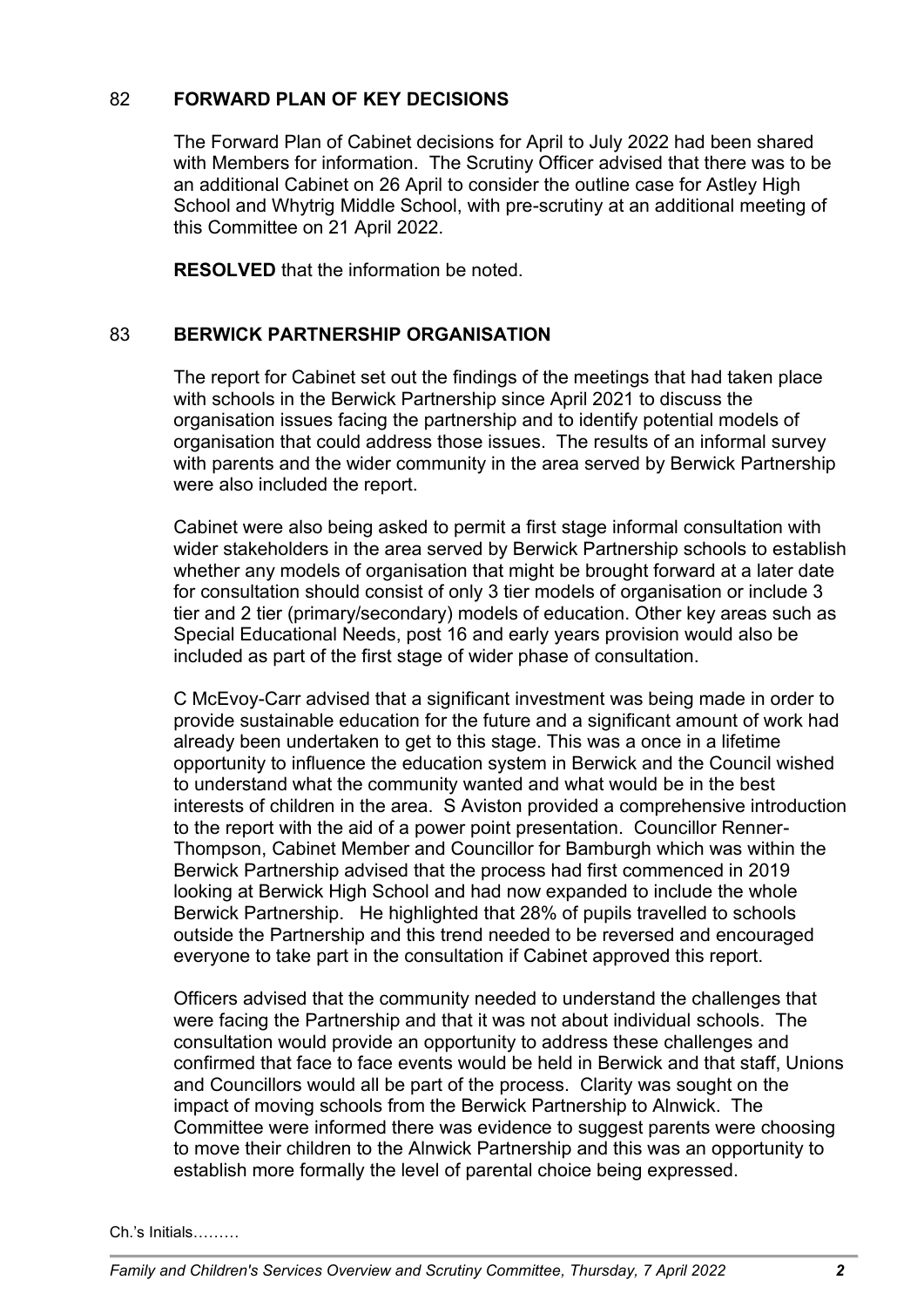Members welcomed the ongoing dialogue and the proposed next steps, along with the open way in which the consultation would be undertaken. The Committee understood this was a complex issue and appreciated the work that had gone in to getting to this stage. They also requested that consideration be given to the difference in career progression and retention of teaching staff in two tier and three schools as part of the discussions.

**RESOLVED** that Cabinet be advised that this Committee supported the recommendations in the report.

## 84 **FAMILY HUBS IN NORTHUMBERLAND**

A comprehensive introduction to the report was provided by J McCormick and M Connor, giving an update on the work that Children's Social Care and a range of partners were currently undertaking to establish Family Hubs in Northumberland. These would provide a new "core offer" based on the Leadsom Report with emphasis on the colocation of family health services with other Early Help professionals to provide support to children and young people aged 0-19 and their families. Effective early intervention could improve children's wellbeing, educational attainment and life chances, lead to improved mental health and lead to lower crime, unemployment and other negative outcomes.

The family hubs would provide a central access point for integrated services whether it was in a building named a family hub, another building or a virtual access point. Outreach posts were also provided in more rural localities and mobile play vans would continue to operate. A multi-agency implementation plan was in place being led by group of strategic leaders from across the range of partners, with five stakeholder groups being established to drive the implementation forward.

Funding had been secured and was being utilised to provide a communications post, building adaptations, including midwifery and clinical rooms and the provision of IT equipment for digital and virtual delivery. Additional national funding would be in place for three years (although the amount is not yet known) and it was hoped that the Council would be able to "grow their own" social care staff for the future to help address shortages nationally across the sector.

Members welcomed the report and the work being undertaken to support children, young people and families in the County and thanked the Officers for their attendance.

**RESOLVED** that the information be noted and that the Committee supported the transition of Children's Centres to Family Hubs.

## 85 **ANNUAL REPORT OF THE CHILDREN'S PRINCIPAL SOCIAL WORKER**

A comprehensive introduction to the very detailed report was provided by S. Kaur. The report provided updates to the Committee on the input and work of the Principal Social Worker in 2021 and an overview of the quality of practice and development needs of frontline social workers.

Councillor Renner-Thompson advised of the excellent work undertaken in relation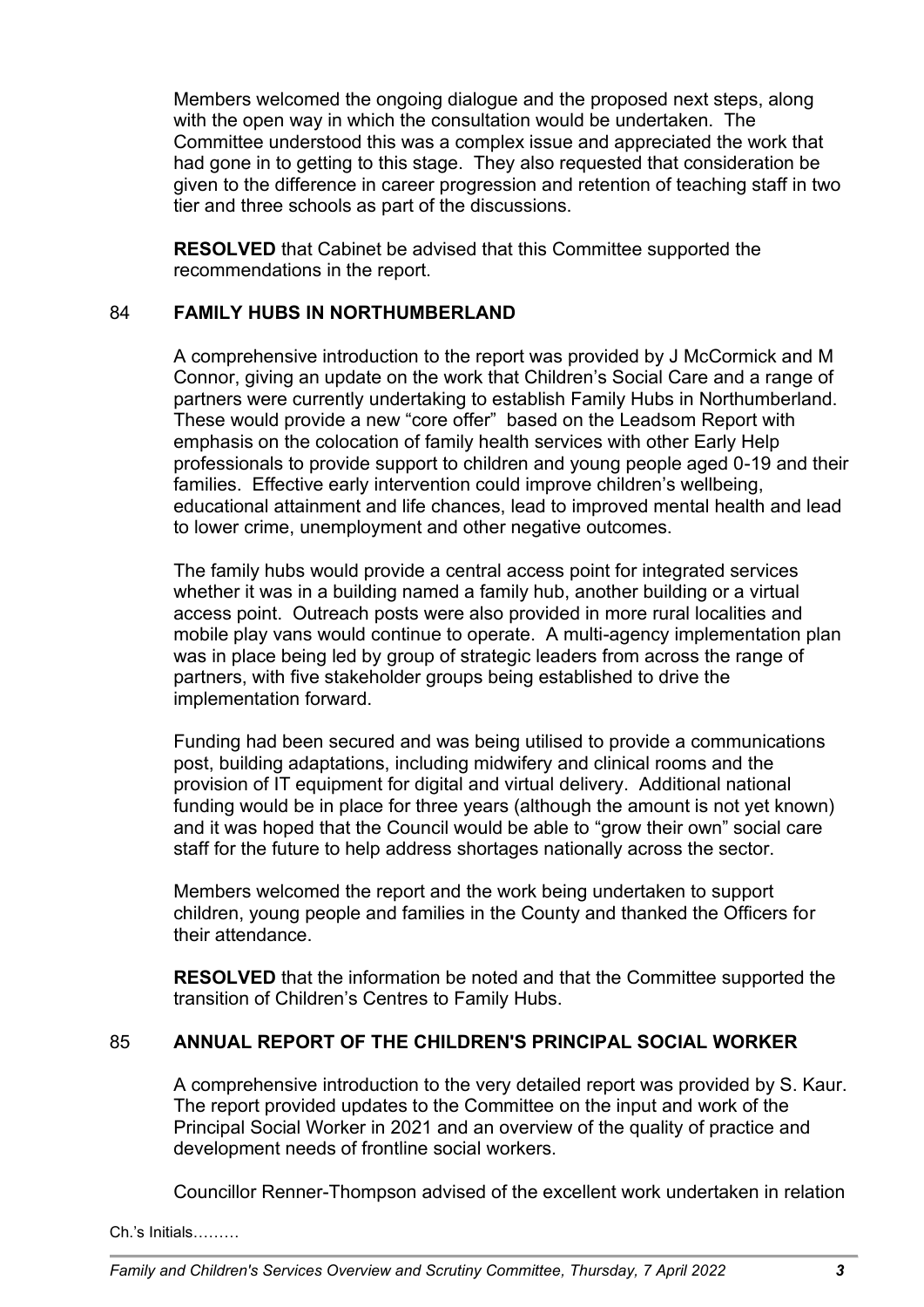to the Social Worker Academy which other Local Authorities were now looking to copy. He highlighted the difficulties in recruitment within Northumberland due in part to differing qualifications in Scotland which prevent cross-border recruitment.

C McEvoy-Carr advised that social work was a hidden crisis service and didn't often get the recognition it deserved but was quite often blamed if something went wrong. She highlighted the work undertaken to help make the lives of children better and thanked all staff for the work they undertook to help vulnerable residents in the County. This was echoed by Members of the Committee who highlighted that the Academy was testament to the Local Authority and had become a Centre of Excellence for the North East. The way social workers had adapted very quickly and their work through the pandemic was also highlighted. It was confirmed that all staff had been able to return to the office in order to allow support to be provided by their peer group.

**RESOLVED** that the contents of the report be noted and the work completed over the year acknowledged.

# 86 **NCC DIGITAL WORKFORCE & DIGITAL WORK-BASED SKILLS**

An introduction to the report which advised of plans to accelerate the delivery of digital work-based skills within the Council was provided by N Dorward. The proposal had internal and external facing objectives in development digital workbased skills across Northumberland to the advantage of residents and businesses but also provided the mechanism for the Council to build and sustain its own digital workforce within the area of Information Services and other areas with growing volumes of digital functions.

The report was endorsed and welcomed by both the Committee and Councillor Renner-Thompson who advised that due to the digital roll out to rural parts of the County the ability to undertake this type of employment opportunity was no longer confined to the urban area, enabling residents to earn a decent salary whilst working from home.

## **RESOLVED** that:

- 1. The proposal to appoint a specialist digital apprenticeship provider to partner with Northumberland County Council, enhancing the apprenticeship function of Northumberland Skills and delivering objectives within Northumberland Strategic Skills Plan 2021-2025 (funded by Levy and ESFA apprenticeship funding) be noted;
- 2. The proposal for NCC Education Directorate to appoint a Digital Development Lead (2 year FT) to accelerate digital skills and education advancements (within the existing staffing budget) be noted; and
- 3. The links between this proposal and the proposal of HR&OD to recruit a cohort of circa 10/12 digital apprentices to join Information Services on a pilot programme (funded by HR&OD apprenticeship wage support budget) be noted.